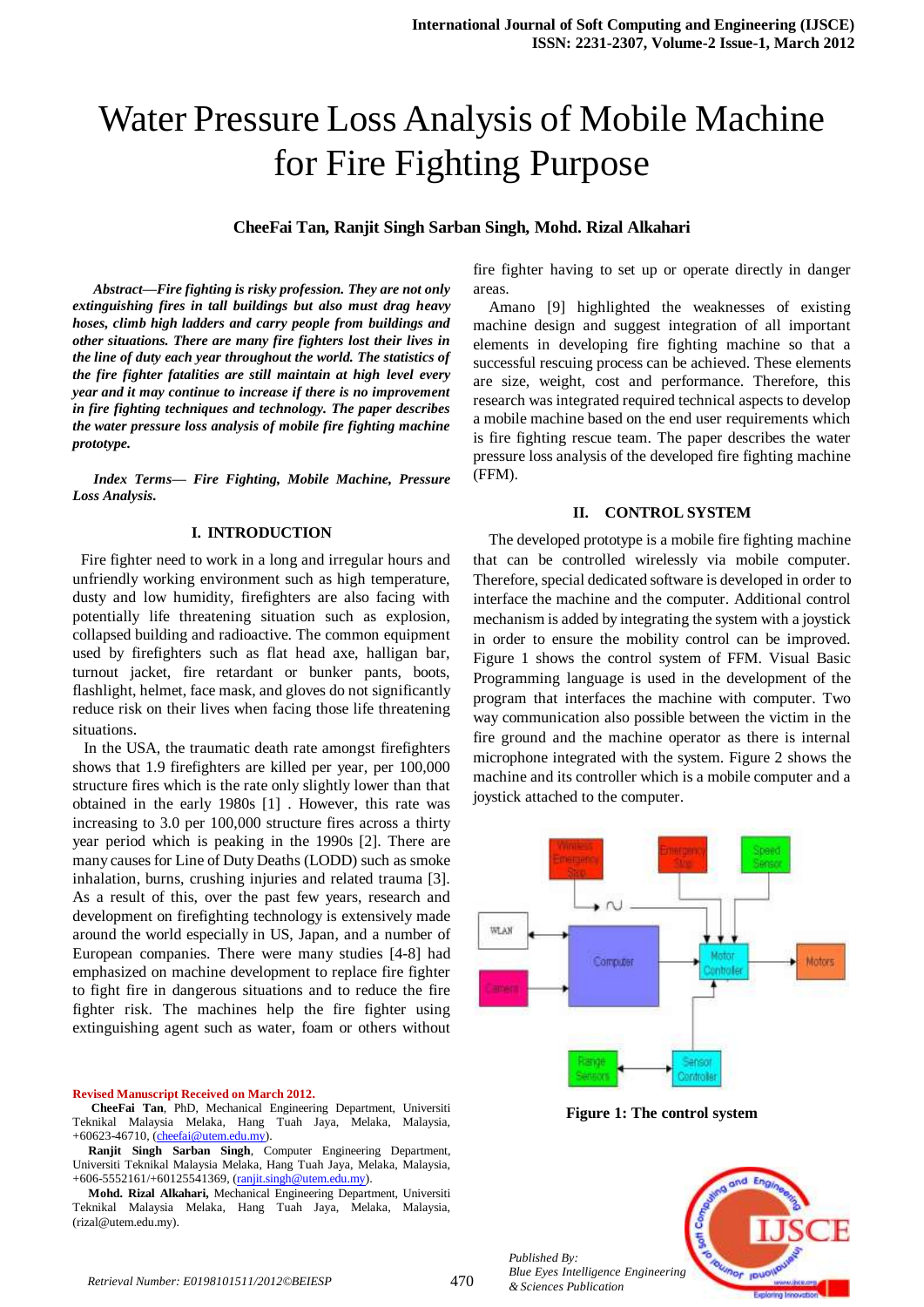

**Figure 2: Controller and FFM**

The developed FFM as shown in Figure 3 and the general specification as shown in Table 1.



**Figure 3: The FFM prototype**

**Table 1: General specification of FFM**

| Item                  | <b>Description</b>                           |
|-----------------------|----------------------------------------------|
| <b>Track System</b>   | Heavy duty rubber track belt                 |
| Flectrical            | 22V                                          |
| Engine                | Electric DC Motor by Sanpo Electric Co. LTD. |
| Engine Power          | 750 W                                        |
| <b>Engine Current</b> | 46 A                                         |
| Engine Speed          | 1900 rpm or 198.97 rad/s                     |
| Torque                | 3.77 Nm                                      |
| Transmission          | 2 speed. Manually changed.                   |
| Curb weight           | 910 kg                                       |
| Maximum Speed         | 2.36 Km/h                                    |

## **III. DESIGN ANALYSIS**

The engineering design analysis is conducted on the structure of the FFM in order to ensure its reliability to withstand the load experienced during operation. As water is projected from a nozzle to form a "jet" or fire fighting stream, the nozzle tends to recoil in the opposite direction. Therefore, it is essential to counter the hose nozzle reactive force generated during fire fighting process. Manual calculation and computer aided engineering software utilizing Finite element analysis is applied in the study. Analysis made consider the maximum load applied on the machine and the maximum water pressure experienced by the machine during operation. Calculation made is to check the stability of the machine when the machine is in use.

Computer Aided Engineering (CAE) and design optimization is becoming more crucial in modern engineering design. It is because it applies numerical techniques to engineering systems in order to assist the engineering designers. This approach will be useful in improving the system's performance, weight, reliability, and/or cost.

CAE analysis and optimization methodologies can be applied during the product development stage to ensure that the finished design will have the high performance, high reliability, low weight, and/or low cost. Alternatively, design optimization methods can also be applied to existing products to identify potential design improvements. In the study, two types of design optimization being performed; namely structural design optimization and product design for assembly optimization using Boothroyd Dewhurst Method.

After completing design analysis, the prototype fabrication of the FFM proceeded. The prototype produced is a full scale prototype.

# **IV. PRESSURE LOSS ANALYSIS**

#### **i) Pressure Loss through Hose and Height**

During operation, Pressure loss is a term used to describe the decrease in pressure from one point in a tube or hose to another point downstream. The importance of pressure loss analysis has been highlighted by many authors [10-14]. Pressure drop is the result of frictional forces on the fluid as it flows through the hose. The frictional forces are caused by a resistance to flow. However, the increase of height at the exit of flow will also cause loss of pressure. Figure 4 shows the schematic of pressure loss factor. In determining the pressure loss, Bernoulli's equation is used.



**Figure 4: Pressure loss due to hose length and height**

Bernoulli Principle which relates pressure, velocity and elevation between two points in flow field is applied. Assumption made using the principle is the flow is steady, incompressible, irrotational and nonviscous. The following formula is used in Fire and Rescue Department.

$$
EP = NP + FLHose + FLAppliance + PElevation
$$
 (1)



*Published By: Blue Eyes Intelligence Engineering*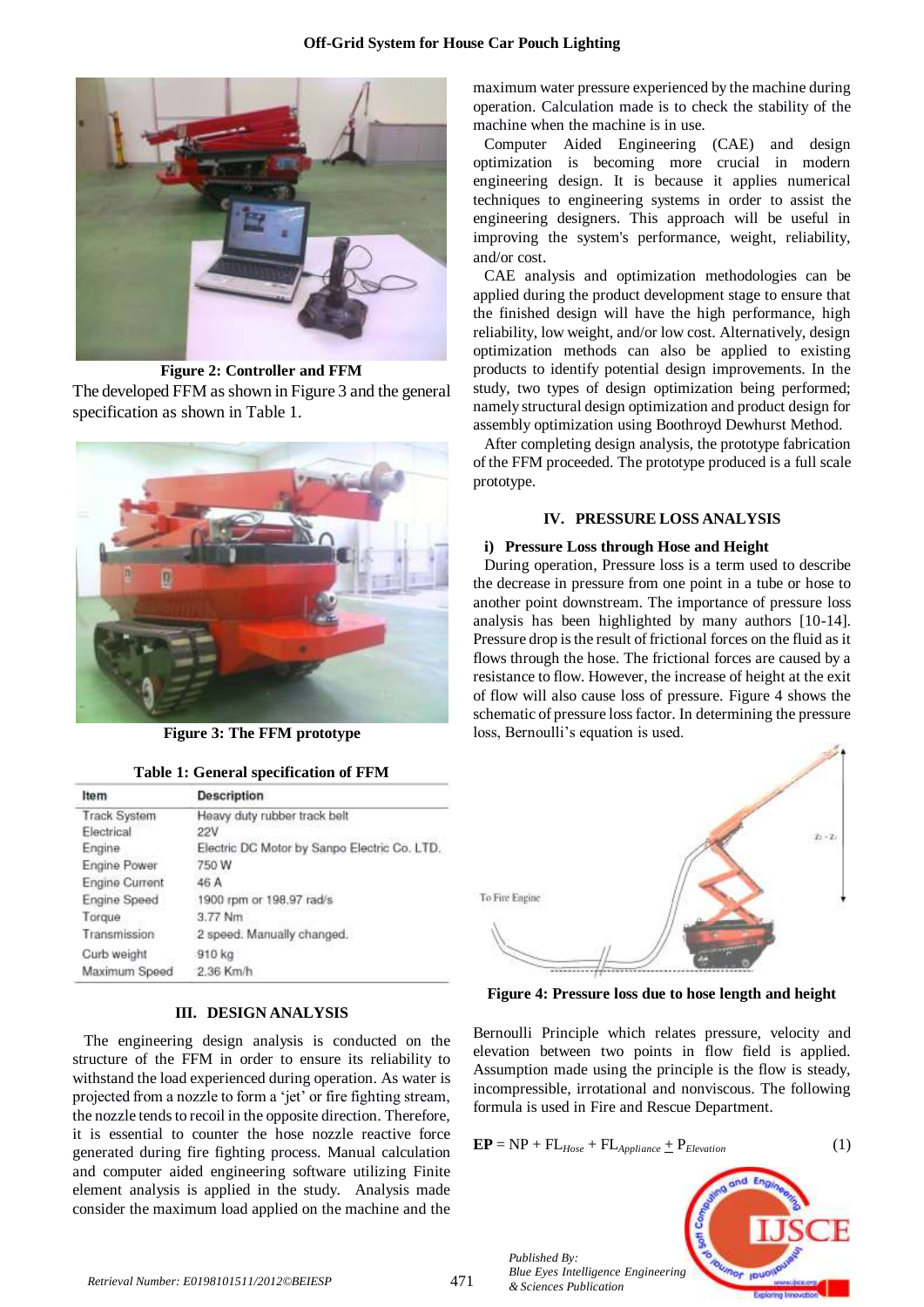| Where,          |                                                          |
|-----------------|----------------------------------------------------------|
| EP              | $=$ Engine Pressure                                      |
| NP.             | $=$ Nozzle Pressure                                      |
|                 | $FL_{Hose}$ = Friction Loss in the fire hose             |
|                 | $FL_{\text{Appliance}}$ = Friction Loss in the appliance |
| $P_{Elevation}$ | $=$ Pressure loss or gain due to elevation               |

Based on Manual of Firemanship Book 7: Hydraulics, pumps and pump operation, the Friction loss occur in fire hose. The friction loss is a function of hose diameter, hose length, discharge volume any appliance used such as wyes or monitors used in the hose layout. The basic of calculation in fire hydraulic revolves around three fundamental hydraulic principles namely, Bernoulli"s Equation, Darcy-Weibach Equation and Continuity Equation. Friction Loss Formula as given in Equation (4.1) is derived from these three basic equations.

Friction loss in the hose, FL*Hose* is given by a Friction Loss Equation as below [18]

$$
FL_{Hose} = CQ^2L
$$
 (2)

Where,

 $FL = friction loss$  (expressed in psi)

 $C =$  coefficient of friction

 $Q =$  flow rate in hundreds of gallons (gpm/100)

 $L =$  Length of hose in hundreds of feet ( $L/100$ )

Based on Bernoulli's equation, it is given that:

$$
P_1 + \rho g z_1 + \frac{1}{2} \rho V_1^2 = P_2 + \rho g z_2 + \frac{1}{2} \rho V_2^2 + FL \tag{3}
$$

Where,

- $P =$  Pressure
- $\Omega$  $=$  Fluid density
- *g*  $=$  Gravity
- *z*  $=$  Height
- *V*  $=$  Fluid velocity
- $h_f$  = Friction losses

Whereas based on Continuity equation, it is known that:

 $Q = A_1 V_1 = A_2 V_2$ (4)

Where,

*Q* = Volume flow rate

*A* = Cross section area

*V*  $=$  Fluid velocity

# **ii) Nozzle Force**

 In analyzing force at nozzle of FFM, the system can be considered as a thermodynamic system that has an open system or control volume and involves the flow of fluid through the fix volume. As fluid moves through the control volume, the mass entering the control volume is equal to the

mass leaving the control volume. The surface enclosing the control volume is referred to as the control surface. The force at nozzle is determined with information such as, maximum water pressure and nozzle dimension using Bernoulli's equation and momentum equation. The component involve in the force determination of the nozzle as shown in Figure 5.



**Figure 5: Cross sectional view of water nozzle**

The water inlet and outlet velocity  $V_1$  and  $V_2$  can be obtained by solving Continuity Equation.

$$
V_1 = \frac{Q}{A_1} = \frac{4Q}{\pi D_1^2}
$$
\n(5)

Based on the Friction Loss, the Nozzle Pressure can be calculated based on the following formula. (Referring to NFPA 1002 Standard of Fire Apparatus Driver/Operator Profesional Qualifications)

$$
EP = NP + FLHose + FLApplication + PElevation
$$
 (6)

## **V. RESULTS**

**i) Pressure Loss through Hose and Height** Flow rate,  $Q_2 = V_2 A_2$  $= 629.257$  gpm

Therefore, Friction Loss is

 $FL = 0.00065 V_2^2 = 1.399 kPa$ 

Based on the Friction Loss, the Nozzle Pressure can be calculated based on the following formula.

 $NP = 11.64$  bar

# **5.2 Nozzle Force**

For,  $D_1=0.0635m$ ,  $D_2=0.03302m$ ,  $Q=0.0397 m^3 s^{-1}$ , the water inlet and outlet velocity  $V_I$  and  $V_2$  obtained by solving Continuity Equation.

$$
V_1 = \frac{Q}{A_1} = \frac{4Q}{\pi D_1^2} = 12.53 \text{ ms}^{-1}
$$

$$
V_2 = \frac{Q}{A_2} = \frac{4Q}{\pi D_2^2} = 46.36 \text{ ms}^{-1}
$$

*Published By:*